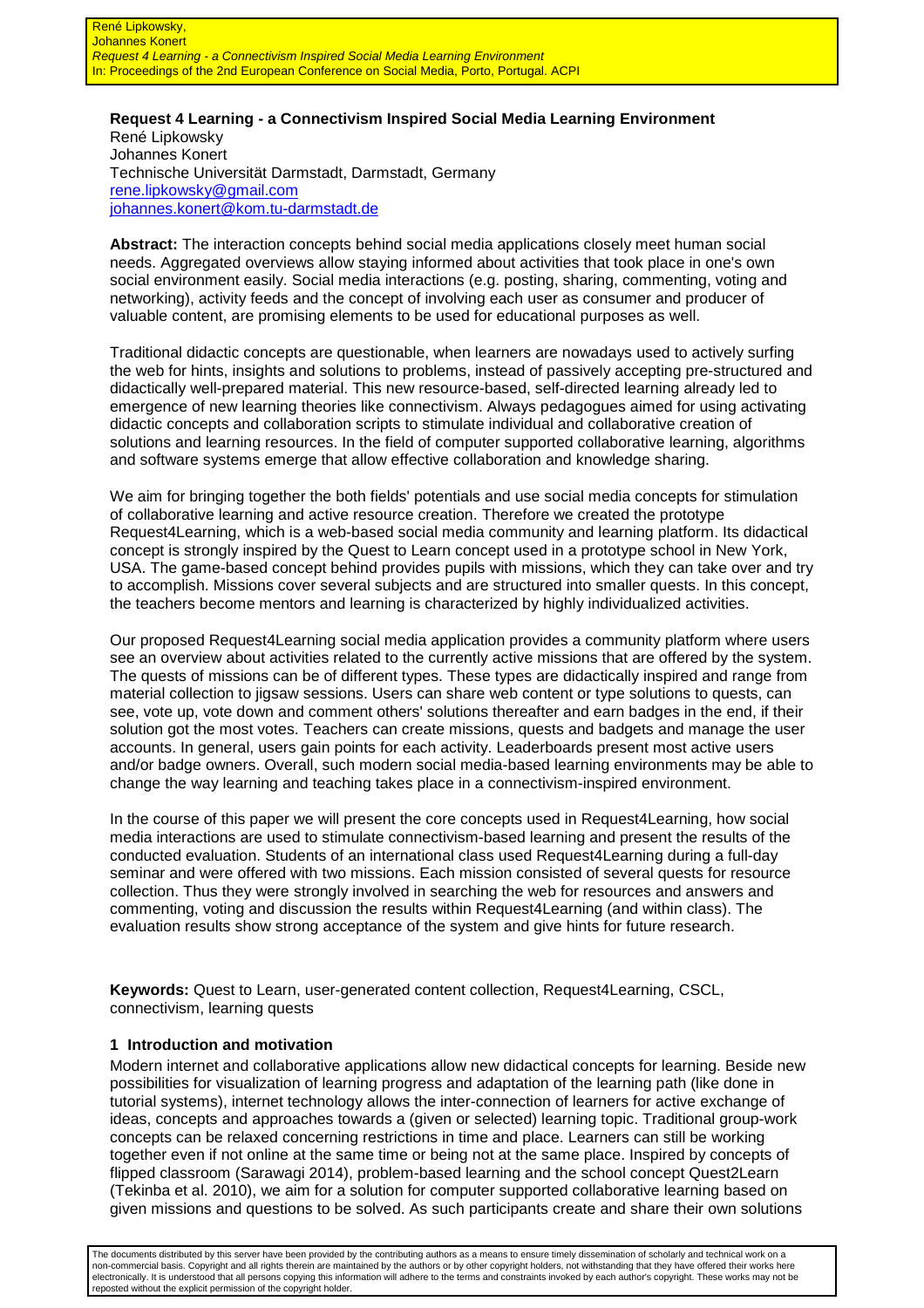(user-generated content) by using commonly known and accepted social media interactions (Julien 2011). To achieve this, they re-arrange content parts and resources found on the Internet. This active learning by searching for relevant resources, evaluating them for relevance and accuracy, bringing them into order and finally aggregating them to use the result as a proposed quest solution, is part of the learning activities named by Siemens (2005) for Connectivism. For students from the generation of digital natives and with a gaming intensive childhood it is assumed that the provision of several independent quests within Request4Learning's missions that can be taken over voluntarily, improves acceptance of the concept. Second, the solution leads not only to student activation, but also for responsibility for the contributions as these are commented, (dis)liked and finally accepted or discarded. Additionally, the overall concepts is as well strongly inspired by peer education concepts as these can be applied for improvement of learning outcome, engagement and knowledge sharing among students (Damon & Phelps 1989; Konert 2014, p.103ff).

In this paper we describe the system and interaction model of the Request4Learning system, the implemented prototype functionality and the evaluation that was conducted to find evidence for acceptance of social media interactions for quest-based knowledge exchange.

## **2 Related work**

## **2.1 Theory of learning**

The underlying theories about to learning from the field of pedagogical psychologies are mainly related to Jean Piaget, Lew Vygotsky and Albert Bandura. Even though Bandura has his foundation in behaviorism while Piaget and Vygotsky belong to the school of constructivism, we argue for not considering the theories as isolated, as the combination of all three theories' insights into the importance of social interactions for personal development (and thus learning) is evident.

Piaget argues that for construction of coherent mental models of the environment, social interaction and group-discussion play a major role as they stimulate the appearance of cognitive conflicts (disagreement) that have to be solved by discussion and argumentation (Doise et al. 1975, p.377). Vygotsky even proposes that the interaction with others is crucial for learning as it "creates the zone of proximal development" (Vygotsky 1997, p.35). Badura's theory builds on the importance of observations which have to be reflected. An observer reasons about the consequences an adoption might have and whether or not it is worth it. In this sense learning is a model-based approach. The model is refined by adaption of observed behaviors into the model with several conditions.

More recently, Siemens (2005) proposed connectivism as an evolved learning process, in which "Learning (defined as actionable knowledge) can reside outside of ourselves (within an organization or a database), is focused on connecting specialized information sets, and the connections that enable us to learn more are more important than our current state of knowing."(Siemens 2005). Consequently, connectivism does not any longer try to explain learning as an individual (inner) process of comprehension, but more as the process of conducting an optimized order of activities to interconnect pieces of information from (external) resources. Combining connectivism with social media interactions where user-generated content represents the resources to be connected, leads to the concept of clickolage (Pearce 2012). Pearce emphasizes the applicability of patching up social media content pieces inside and outside of the classroom.

### **2.2 Social media for learning and peer education**

Social media interactions (Julien 2011) are used in various personal learning environments (PLE). Some focus on supporting the individual learner in optimizing the learning process (Li et al. 2011; Stepanyan et al. 2009), others focus on support for collaborative content creation (Denny et al. 2008). More recently connectivism-based massive open online courses (cMOOCs) emerged as a consequence in combining collaborative learning and social media (Martínez et al. 2014). As it is critically questionable which quality the created learning content has due to missing quality control, several approaches (as the named examples above) aim for using social media interactions primarily for peer assessment and peer feedback to introduce a loop of content improvement and to avoid manifestation of misconceptions, but also to unleash the potential of knowledge exchange among the peers (Damon & Phelps 1989).

### **2.3 Game-based learning and the concept of Quest to Learn**

Basically, the motivation behind game-based learning is to bring the concept of flow to learning by using methods and technologies originating from the field of video games (Sweetser & Wyeth 2005). While flow leads to intrinsic motivation due to proper adaptation and personalization (Mehm et al. 2012), concepts for achievements and badgets can additionally be used to guide the selection of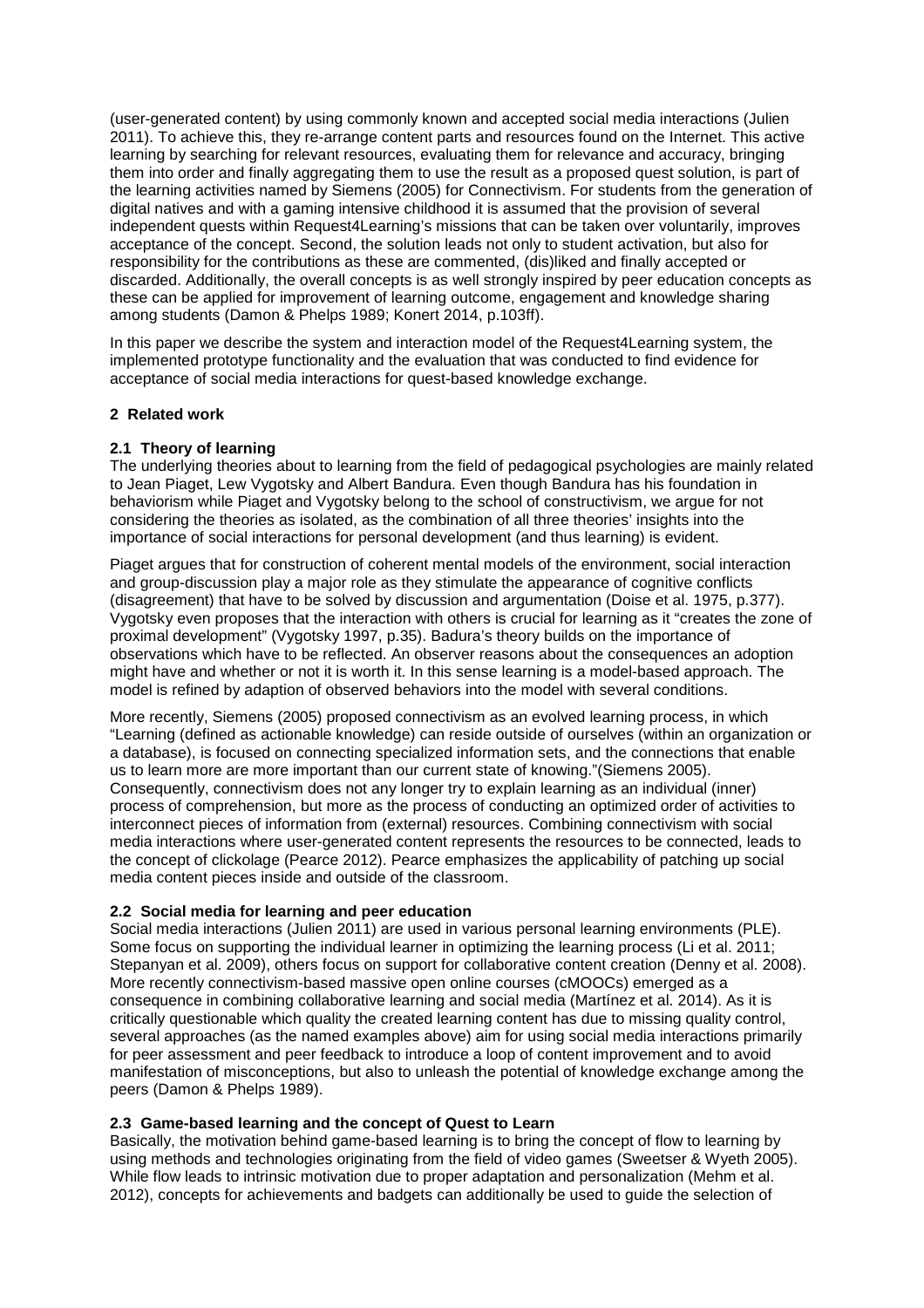users' activities (Jakobsson 2011; Konert et al. 2013). The key point in achievements for learning is their rewarding for desired behavior.

The concept of Quest to Learn (Q2L) has been developed by an expert group of game design, practitioners and pedagogues by combining such game-based learning concepts and achievements with the curriculum to be used as an overall concept for operation of a middle school<sup>1</sup>. With Q2L the subject matter to be taught are divided into discovery missions and further into individual quests. The learners should be able to work on these quests independently and responsibly.

A discovery mission targets different types of final results. For example, it may be a target of discovery missions to gather information, analyze, modify, develop theories or check the correctness of an experiment result. Discovery missions are problem-solving tasks, which lead students in a number of steps to the goal (Grünberger 2011).

Quests are tasks with target character, in which learners are able to acquire knowledge and skills gradually. By increasing demands of successive quests, and under making available the necessary additional materials, the goal of the discovery mission is to be achieved. With completion of several quests, usually four to ten of them, it is possible to finish a discovery mission (Tekinba et al. 2010).

## **3 Model for social media learning in Request 4 Learning**

Based on these insights from related work we propose the Request<sup>4</sup>Learning (R4L) social media application with the aim to create one of the first web-based collaborative learning systems that incorporate connectivism and game-based learning components together using the Quest to Learn matter.

Didactically, R4L can be used either as a pure e-learning PLE or in blended learning scenarios. Social media interactions of creating, sharing, commenting, voting and networking are used as follows:

## **3.1 Being a member of Request 4 Learning**

R4L offers a usual social community platform, where users create accounts, choose a nickname and fill their profile. R4L offers two-sided friendships, personal newsfeeds and walls where befriended users can leave comments.

On top of this, teachers (users with admin role) can create learning categories. These are technically tags which are later used to categorize missions. Additionally, teachers create badges, which are mission-dependent trophies awarded when the time of a mission is over. Badges have a pictorial representation, description and can be configured to have one to three level (1star to 3 stars similar to gold, silver, bronze medal). R4L will award the badge(s) associated with a mission automatically based on the number of points users achieved in solving quests of the mission.

Beside badges there are achievements. These are trophies, defined by a teacher to be manually assigned. Achievements are not meant to be bound to missions. They are given for (globally) creditable behavior and activity of users.

### **3.2 Engaging with missions and quests**

 $\overline{a}$ 

Teachers can create missions and individualize them by description text (HTML-based) and pictures. They choose a picture to be used as slideshow-teaser on welcome page of R4L. Missions are categorized by using the tags that were created before (see Section 3.1) and specific badges are selected that are won by being among the best students fulfilling the mission's quests. A certain endtime (date, hour) is set when the mission is over and the results will be evaluated for badge assignment. Depending on the number of levels a badge has, the users are assigned a silver, gold and bronze-version of the badge depending on the points the users gathered up to this time. These trophies are made visible in their profile announced in the newsfeeds and there is a leaderboard "hall of fame" showing the trophies achieved within the last three months. Users can disable the displaying of their trophies in their privacy settings.

Innovative aspects are the gathering of points per activity and based on likes and dislikes of submitted solutions by other users. For commenting, uploading a new solution and for voting a user gets himself points. Thus, R4L stimulates active participation and assessment of others' solutions.

Conceptually, a mission is only a container associated with an end-time and certain badges. The interactivity comes with the quests added to a mission. A quest can be of different (didactical) types.

<sup>1</sup> Since 2009 Quest to Learn is put into practice in a school of Manhattan, New York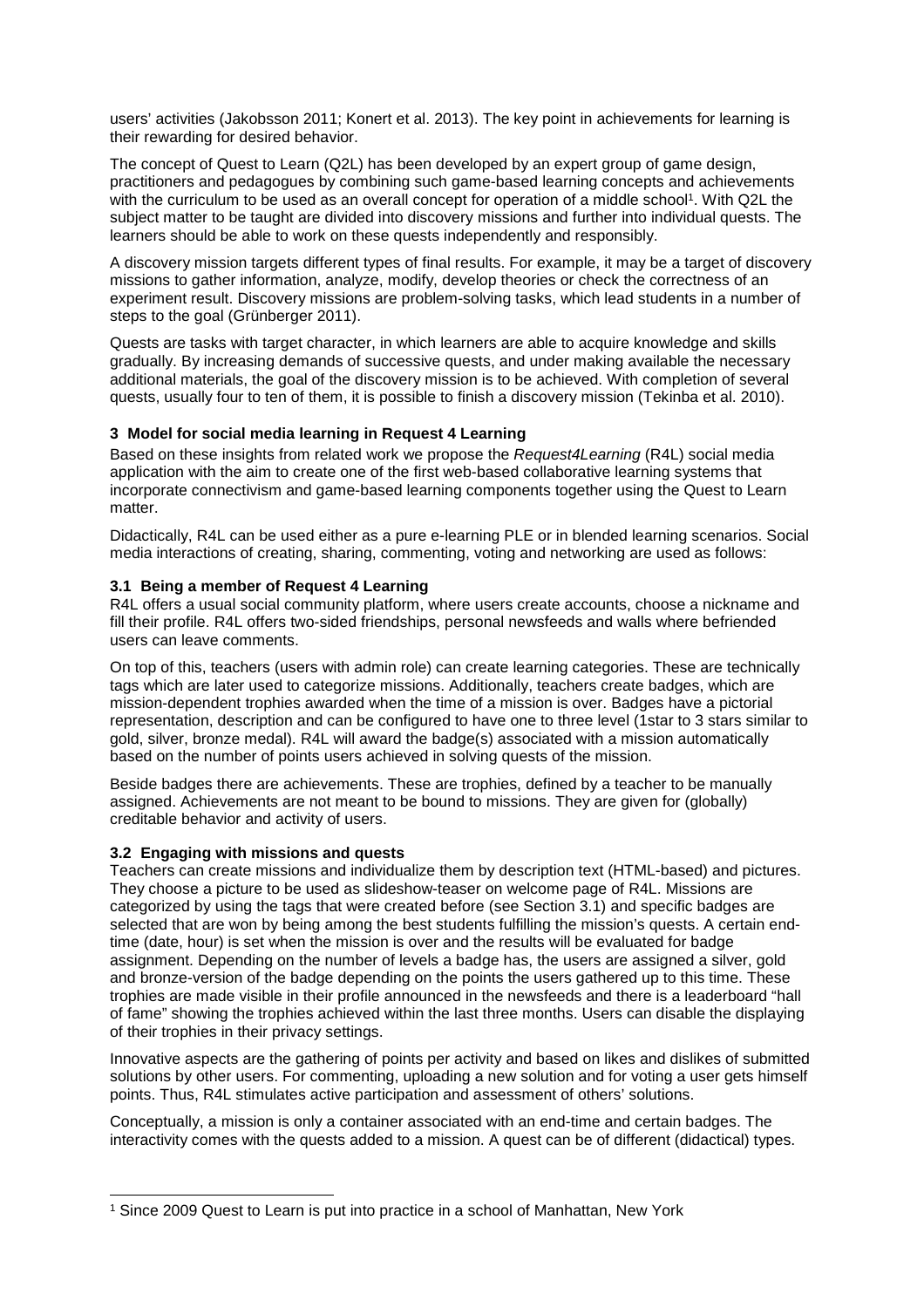**Material collection:** Asks students to find material to answer a certain question of related to a certain topic. Users can copy and paste texts, images or video-links from the internet as answers. They primarily use social media interactions of sharing.

**Jigsaw:** The teacher provides several text, video or image-collections and guiding questions. The students are assigned only one of these collections to look at. Afterwards they type and upload a summary of their content. In the end they see and discuss with the others their summaries of (different) content-collections. The aim is to come to a consensus concerning the guiding questions given before.

**Text development:** While a traditional wiki allows collaborative writing of an article without any structural guidance, the text development is meant as a token-based activity. One user has the token and can edit the text (amend it) for a certain time. Then the token moves on and the next one can edit. By commenting and voting (likes/Dislikes) all other users participate in the evolvement of the text. When all users have written at least once, the token can freely be handed over among the participants. Here primarily the social interaction of publishing is promoted.

This list of quest types is only an excerpt. More quest types are conceptually and technically possible.

All quests offer parameters to teachers to influence the collaborative aspects and the autonomous work. Quests can be set to show already uploaded answers of others only after a user has given one answer by herself before. Additionally, quests can be given an activation date and time. Thus the quest can be read and be worked on, but solutions are not possible to submit for a certain time. Even individual and/or group submission can be activated to allow collaborative editing and submission of one solution.

# **3.3 Social Interaction: peer assessment and peer feedback**

Beside qualitative assessment and feedback by peers based on comments (knowledge exchange) the peers are given several quantitative voting mechanisms. Which mechanism is offered for quest solutions can be set by the teacher upon creation. Up- and down-voting allows a thumbs-up or thumbs-down rating resulting in +10 points or -10 points for the user associated with a rated comment or solution. A 5-star-Likert scale allows to set a rating from -20 to +20 points. Finally, the third currently supported rating type is a field for grades. Depending on the country of usage, the grades vary (A-F, 1- 6 or 0-100%).

Beside the peer interactions directly related to the quest answers (voting and commenting), users have their personal walls and feeds which allow to recognize where in the community currently are activity is concentrated (which quests are currently worked on).

Central to the game-based concept is the possibility to re-submit solutions, e.g. an updated version based on the comments and votes received. This encourages users to improve their answers in order to achieve more rating points which in the end lead to the awarding of badges.

# **4 System Architecture and Implementation**

The system architecture is a standard MVC-pattern using a role-rights-model to distinguish users into anonymous, not activated, not logged in, unprivileged and privileged (both logged in). The social media content assets are primarily the missions, quests, delivered answers, as well as the qualitative and quantitative feedbacks and finally the badges and achievements as rewards for users' activities. Figure 1 illustrates how users interact with missions and quests and how their social media based activities like delivery of solutions, voting and commenting contribute to the rewards.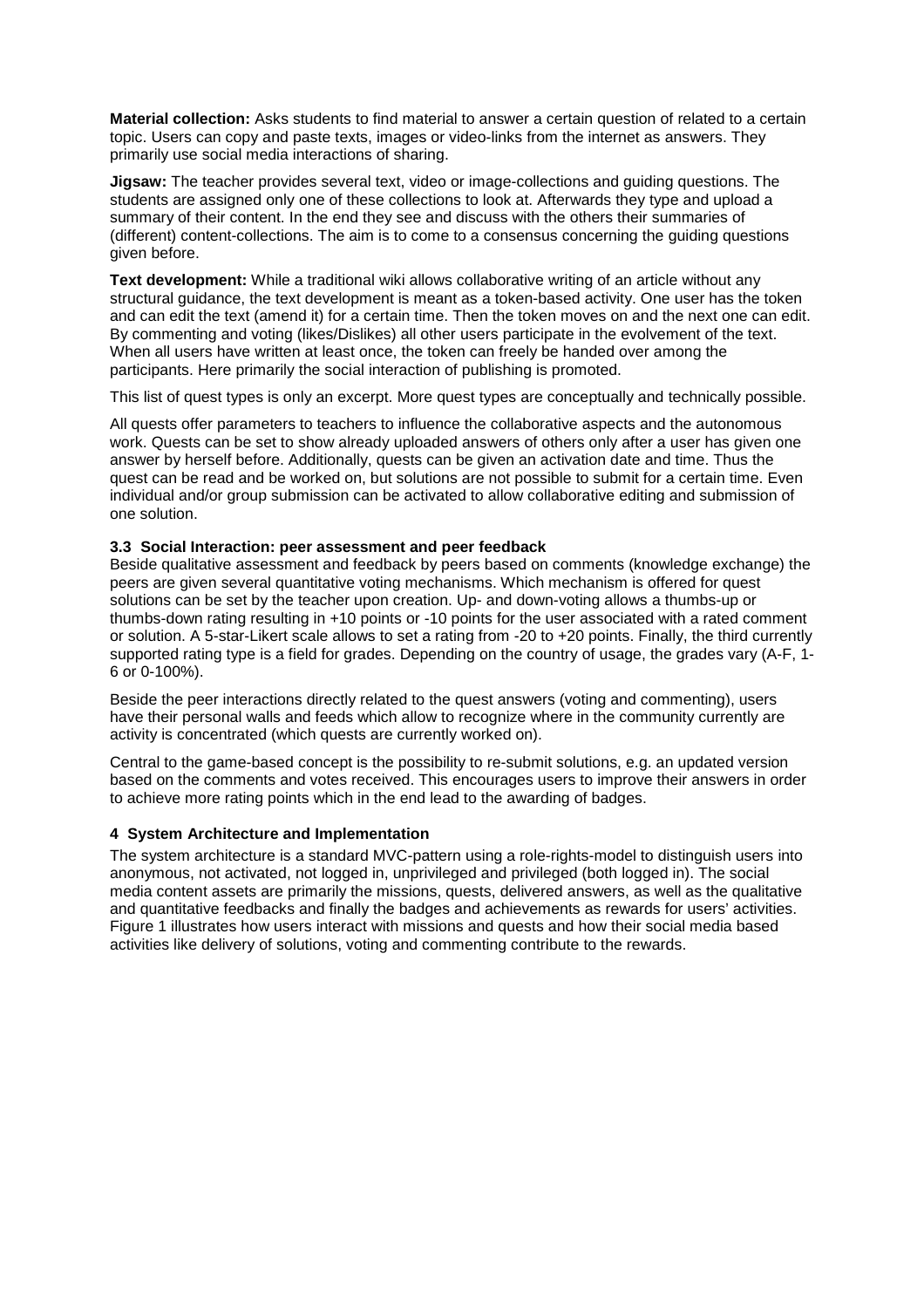

#### **Figure 1: Interdependencies of user, activities and rewards. (Same color means same technical component in implementation)**

For implementation the PHP-based Woltlab Community Framework<sup>2</sup> (WCF) was used, which is licensed under the GNU Lesser General Public License (LGPL). The framework provides a MySQL database connection as well as a template language system and other basic features for online communities. Figure 2 shows a screenshot of the main landing page after login. The user is shown his current mission(s) and the status (here one of two containing quests have been worked on). More currently available missions are offered below.



**Figure 2: Main screen of R4L after login. The user has currently subscribed to one mission where he finished one of two quests. (All texts are in German due to evaluation scenario).** 

 $\overline{a}$ 2 https://github.com/WoltLab/WCF, last accessed on 30/01/2015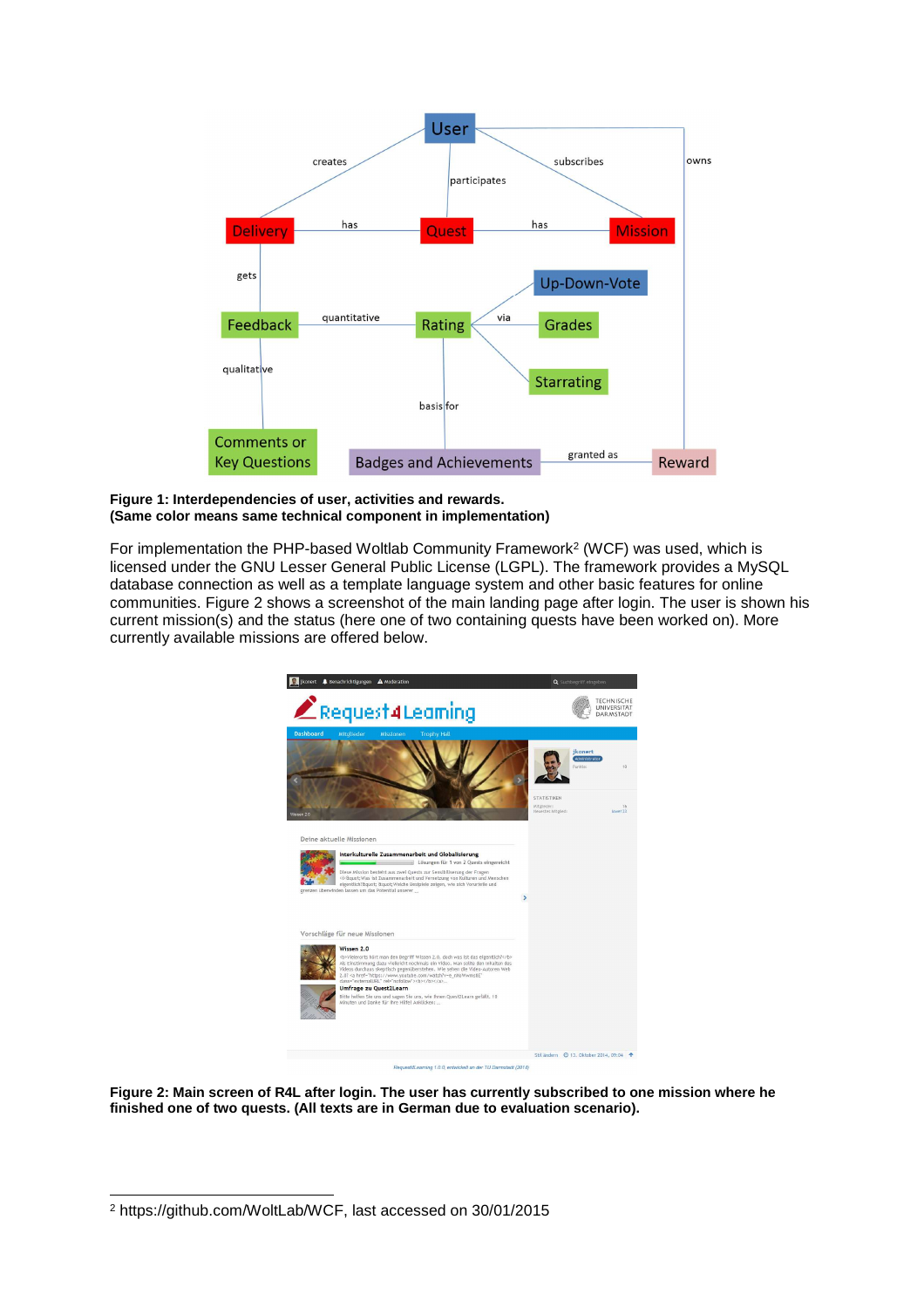# **5 Evaluation**

For evaluation we added two missions with two quests each to the R4L system. A heterogeneous course of international students was used as participants. The students mostly did not know each other as they were invited from all over Germany to participate in a two-day course on inter-cultural exchange and challenges of globalization.

# **5.1 Research Focus**

The primary research focus was on acceptance of R4L for learning in class or outside and the overall rating of the functionality (interactions provided) compared to established social media systems like facebook or twitter. Second, we aimed for insight whether or not the participants value the didactical possibilities of the concept behind positive. Thus, the questionnaire was structured into the following four parts: demographic data, navigation and technical functionality, social exchange and peer education, and didactic applicability.

# **5.2 Setup and Scenario**

On 11. October 2014 the seminar took place in a youth hostel in Darmstadt with 20 participants (organized by STUBE - accessory studies program for African, Asian and Latin American students in Germany). Within a four hour session they were introduced to the R4L system and they voluntarily got the chance to participate by creating a new account and working on the missions. Some technical issues with the WIFI connection on some Android-devices lead to a minority of participants working in groups of two with one computer. The two provided missions asked them to collect information on the web on intercultural cooperation and the term knowledge 2.0. A third mission was added with only one quest asking them to fill the questionnaire that was linked as a Limesurvey<sup>3</sup>-based online survey. The participants where in one room and they were allowed to communicate online and offline related to the missions' quests.

# **5.3 Results**

 $\overline{a}$ 

13 participants (9f, 4m), aged between 18 and 30 ( $m=24.6$ ,  $SD=4.5$ ), filled the questionnaire. Concerning their social media usage habits they valued R4L similar to facebook and other social learning applications and better as Moodle or twitter (see Figure 3).

The navigational aspects of R4L were accepted with values above 50% and nearly no disagreeing answers at all (see Figure 4). Textual answers revealed the desires to create missions by themselves (not only by teachers) and the opening of embedded Youtube videos in new windows optionally.

In the third category of the questionnaire on social exchange and peer education all aspects were valued primarily positive. Few negative answers were given to statements concerning the exchange and crosslinking with each other.

The major aspects of didactical applicability from the fourth category of the questionnaire were rated very positive. All participants agreed that R4L inspired them to seek actively for solutions, weight different contents and evaluate them (see Figure 6). Most of the participants see a variety of applicable scenarios like lectures, exercises and performance analysis. Only a few are skeptical about the learning objectives behind the missions and whether or not users need to bring some prior knowledge about the topic (see Figure 7).



**Figure 3: Joyfulness of usage for social media and learning applications** 

<sup>3</sup> https://www.limesurvey.org/, last accessed on 30/01/2015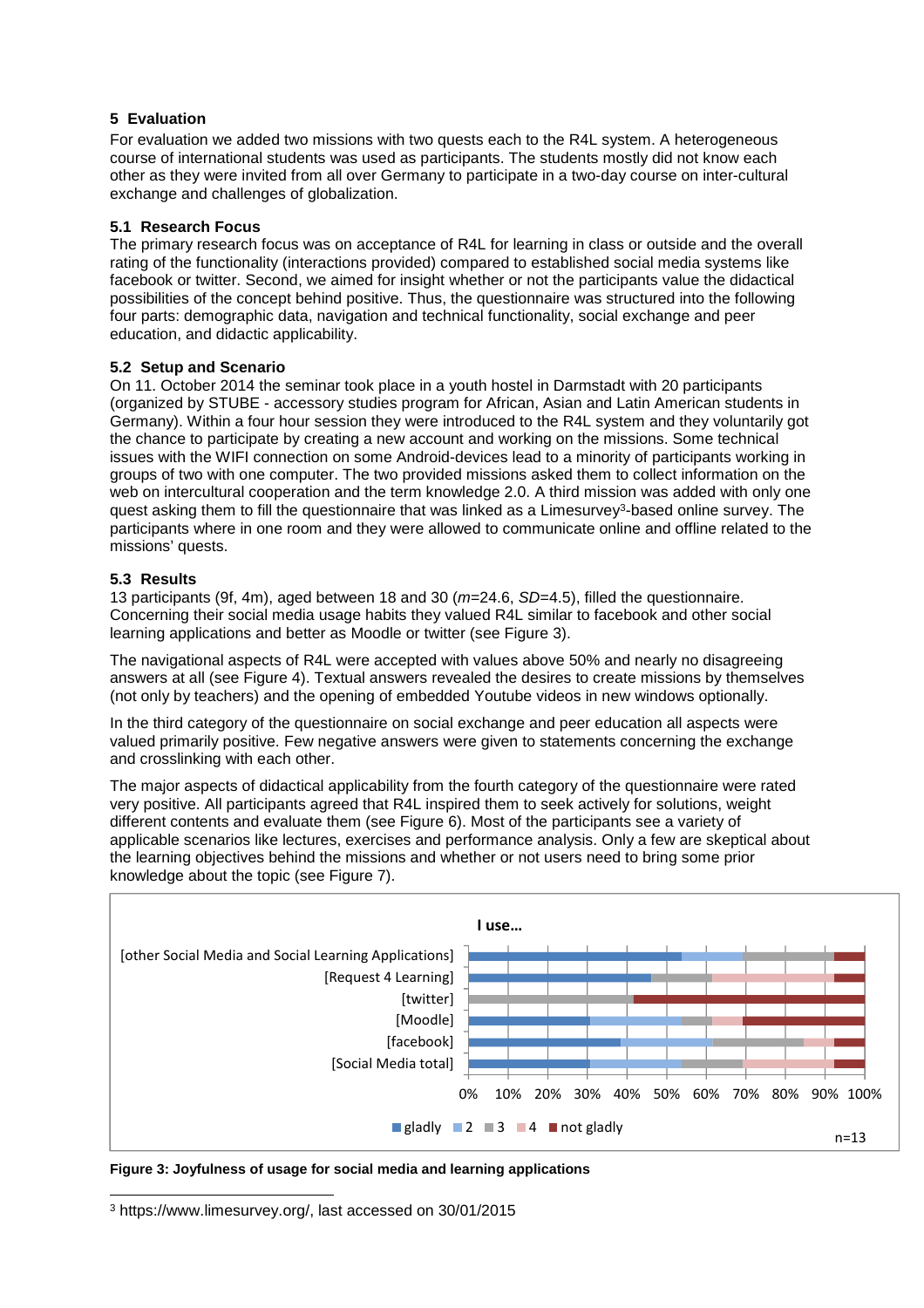





**Figure 5: Agreement to peer education statements** 



**Figure 6: Agreement to R4L concept statements**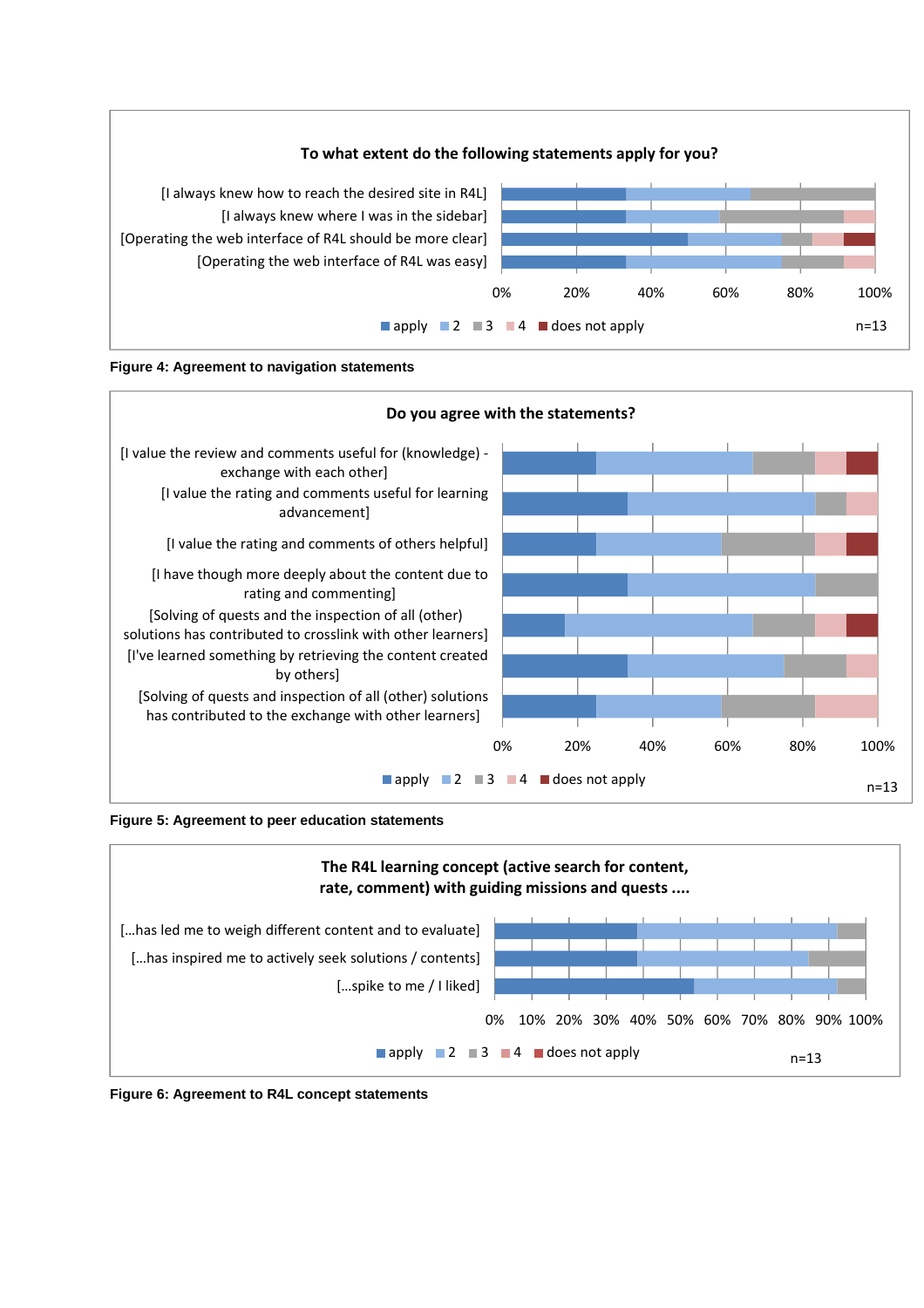

### **Figure 7: Agreement to applicability of the R4L concept**

#### **6 Conclusions and implications for the use of social media learning systems in education**

One of the main goals in combining the constructivism-inspired learning theory of connectivism with a game-based learning concept under the hood of a social learning application was to lower the barrier for learnings to actively learn and have fun with it. As shown by the evaluation results in Figure 3 R4L gained more enjoyment rating as Social Media overall or facebook or the commonly used Moodle. While accepting the system in terms of functions and technical implementation (Figure 4), participants admit that beside fun, they as well learned especially by looking at solutions and material found by other learners as well as the provided ratings and comments (Figure 5). Overall the aim of activating learners to seek for solutions by themselves, judge the found material and finally submit such solutions was highly appreciated by the participants (Figure 6). There was not one disagreeing rating on these aspects of the questionnaire. As such it is not surprising that R4L is expected to amend lectures, but especially exercises and performance analysis in presence and blended learning scenarios (Figure 7). These positive feedback encourages further research in the use of social media interactions for serious purposes like learning assistance and game-based knowledge exchange among peers.

The study described in this paper has its limitations though. Only one seminar with 13 participants answering the questionnaire after using R4L only for a couple of hours needs to be further supported by additional longitudinal studies. After extending R4L with further quest types it is planned to use it long-term for a full semester within a computer science course. Then even learning effects could be investigated to prove that R4L positively influences insight into learning topics and improves positive emotional attitude towards the learning goals. Finally such a study has to be supported by logfile analysis to find correlations of system usage, popular click paths and learning outcome.

Overall this study revealed the acceptance and positive attitude of students towards a social media learning application that supports the use of social media interactions and game-based learning concepts which the digital natives are used to when learning by connectivism. As such a system, R4L appears to be one step towards the future learning of where and how rather than what.

#### **Acknowledgements**

This paper is based on the conceptual software prototype of a student group participating in the lab exercise on serious games conducted in winter term 2012/2013 at TU Darmstadt, Germany. Acknowledgements go to Patrick Giel, Stefan Haas and Mario Schlipf as they were as well deeply involved in the creation of the Request for Learning system described and evaluated for this article.

#### **References**

Damon, W. & Phelps, E., 1989. Critical distinctions among three approaches to peer education. International Journal of Educational Research, 13(1), pp.9–19.

Denny, P., Luxton-Reilly, A. & Hamer, J., 2008. The PeerWise system of student contributed assessment questions. In Proc. of the Tenth Australasian Computing Education Conference (ACE2008). Wollongong, , Australia, pp. 69–74.